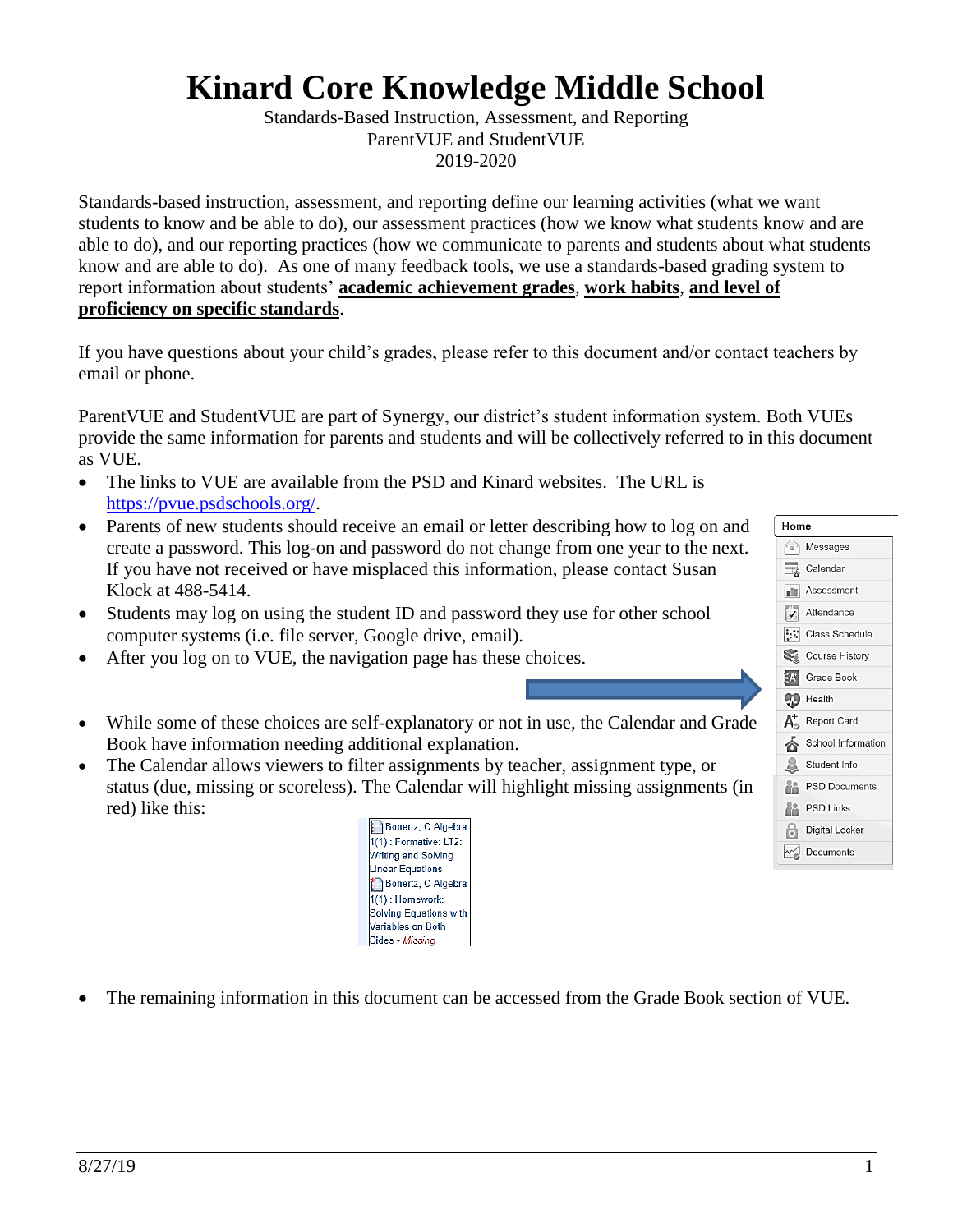## **Academic Achievement Grades**

- **Academic achievement grades** are determined using rubrics and a standards-based proficiency scale.
	- Rubrics are the heart of standards-based instruction, assessment, and reporting. They communicate what we want students to know and be able to do. An example math rubric:

| <b>Learning</b>           |                     |                     |                      |                      |                     |
|---------------------------|---------------------|---------------------|----------------------|----------------------|---------------------|
| <b>Targets</b>            | <b>Advanced</b>     | <b>Proficient</b>   | <b>Partially</b>     | In Progress          | <b>Insufficient</b> |
|                           |                     |                     |                      |                      |                     |
| (Standards)               |                     |                     | <b>Proficient</b>    |                      | <b>Evidence</b>     |
| $#2$ : Compute unit       | Student             | Student             | Student              | Student will be able | Student showed      |
| rates associated          | demonstrated        | demonstrated        | demonstrated partial | to complete the      | insufficient        |
| with ratios of            | proficiency on      | proficiency on      | proficiency on       | work with support.   | evidence of         |
| fractions, including      | learning target,    | learning target but | learning target but  |                      | learning.           |
| ratios of lengths,        | communicated        | had minor           | did not demonstrate  |                      |                     |
| areas and other           | clearly by showing  | calculation errors  | full conceptual      |                      |                     |
| quantities measured       | all work, and made  | and/or did not show | understanding.       |                      |                     |
| in like or different      | minor or no errors. | all work clearly.   |                      |                      |                     |
| units $(7 \text{R}P.1)$ . |                     |                     |                      |                      |                     |

• The 4-3-2-1-0 proficiency scale is used to describe proficiency levels related to specific Colorado Academic Standards. The criteria used to evaluate work:

| Proficiency                   | <b>Academic Achievement</b> | <b>Descriptor</b>                                                                                                                                                                                                                                                                        |
|-------------------------------|-----------------------------|------------------------------------------------------------------------------------------------------------------------------------------------------------------------------------------------------------------------------------------------------------------------------------------|
| $\boldsymbol{4}$<br>$(3.5-4)$ | Advanced                    | The student consistently demonstrates an in-depth understanding of the<br>standard/benchmark, exceeding course-level expectations. The student<br>applies and extends the key concepts, processes, and skills.<br>Performance is characterized by high levels of quality and complexity. |
| $(2.5 - 3.49)$                | Proficient                  | The student consistently demonstrates a thorough understanding of the<br>standard/benchmark and meets course-level expectations. The student<br>applies the key concepts, processes, and skills.                                                                                         |
| $(1.5 - 2.49)$                | Approaching Proficient      | The student demonstrates some understanding of the<br>standard/benchmark. Performance is inconsistent and varies in<br>regard to accuracy and quality.                                                                                                                                   |
| $(0.5-1.49)$                  | In Progress                 | The student does not demonstrate an understanding of the<br>standard/benchmark. Student is well below course-level<br>expectations. Performance is inconsistent even with support.                                                                                                       |
| (0.0-0.49)                    | Insufficient Evidence       | The student has not completed a sufficient amount of work to<br>determine a proficiency level.                                                                                                                                                                                           |

\*\*Descriptors modified from Ken O'Connor's "The School Leader's Guide to Grading"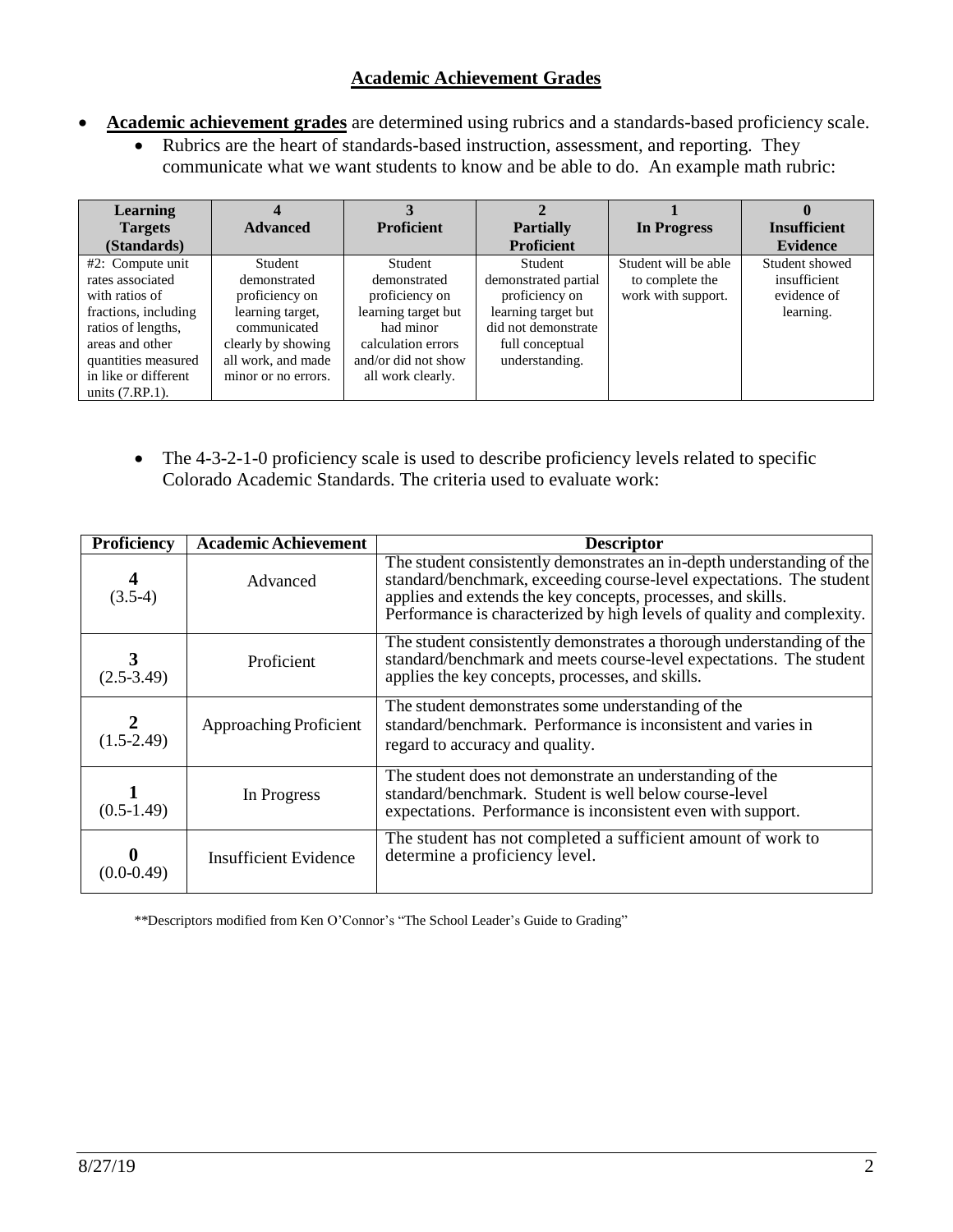• In VUE, **academic achievement grades** are summarized on the Grade Book Summary. This is the

first page shown when you select Grade Book, and it looks like this  $\rightarrow$ :

- A few things to note about the Grade Book Summary:
	- Clicking on a teacher's name will bring you to a new email, as long as your email is open.
	- Clicking on the class name will bring you to the Assignment View which includes a grade calculation summary



and assignment details. From this page, you can also access the Standards View.

- Middle school classes not offering high school credit will show a numerical grade. Classes with high school credit will show a letter grade. This setting in Synergy does not hold very well, so please have your child tell the teacher if a high school class does not show a letter grade in addition to the numerical grade.
- This page gives a quick view of the class grade, number of missing assignments, recent history, and upcoming assignments. Only assignments already entered by the teacher in gradebook will show here, so we suggest users also refer to the [grade level calendars](https://kin.psdschools.org/activitycalendar) on Kinard's website.
- A few things to note about the assignment view that displays when you click on the class name:
	- The category weighting bar graph at the top of the page shows the calculation of a weighted average grade. As described on the next page, the blue bars on this graph correctly show that summatives weigh the most in the calculation, followed by formatives, and then work habits. However, the graph is based on a 100-point scale instead of a 4-point scale. As a result, the percentages showing on top of the green bars are inaccurate and misleading. Please disregard these percentages.



Homework: Wrap #1.1 Bonertz. C Math 7/8(5-6) Due Date:08/30/2019<br>Points: 4 **WORK HABITS:** Semester 1<br>Bonertz, C Math 7/8(5-6) Due Date: 12/20/2019 Points: 4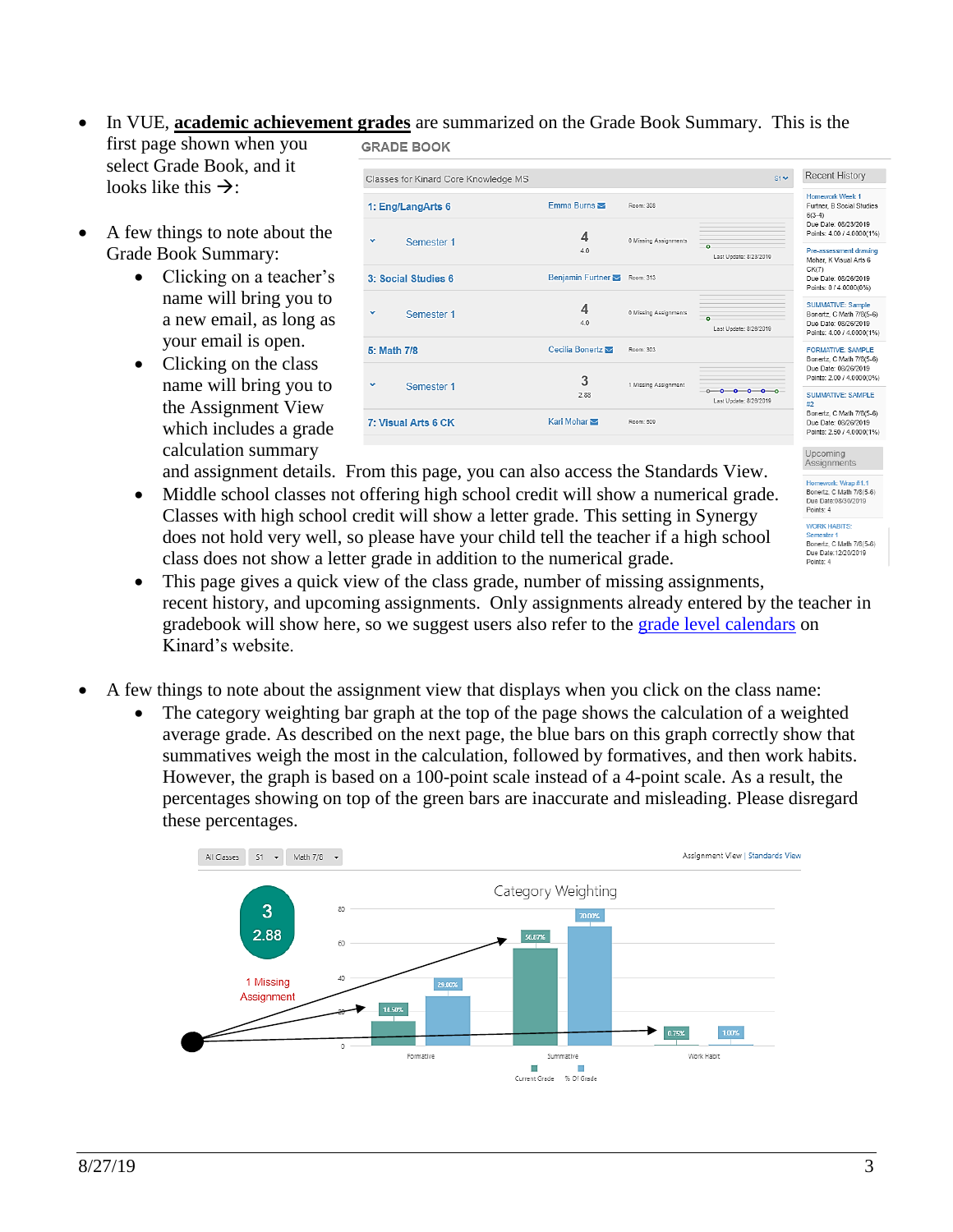• The bottom part of the assignment view provides details about individual assignments making up the academic achievement grade. Note the distinction between assignments categorized as summative, formative, work habits, and other. These assignment types are described on the following page.

| Assignments |                                     |            |                |                |                 |                           |                                                         |
|-------------|-------------------------------------|------------|----------------|----------------|-----------------|---------------------------|---------------------------------------------------------|
|             |                                     |            |                |                |                 | Q Search                  |                                                         |
| Y<br>Date   | Assignment                          | Assignment | Y<br>Resources | Score          | V<br>Score Type | Y<br>Points               | Y<br>Notes                                              |
| 12/20/2019  | <b>WORK HABITS:</b><br>Semester 1   | Work Habit | 0              | Not Due        | Rubric 0-4      | 4,0000 Points<br>Possible | Sample<br>assignments for<br>training purposes          |
| 08/30/2019  | Homework: Wrap<br>#1.1              | Work Habit | 0              | 0              | Rubric 0-4      | 0.00/4.0000               | Missing -<br>testing the<br>missing comment             |
| 08/26/2019  | <b>FORMATIVE:</b><br><b>SAMPLE</b>  | Formative  | 0              | 2              | Rubric 0-4      | 2.00/4.0000               | Sample for<br>training purposes                         |
| 08/26/2019  | <b>SUMMATIVE:</b><br>Sample         | Summative  | 0              | 4              | Rubric 0-4      | 4.00/4.0000               | Sample for<br>training purposes                         |
| 08/26/2019  | <b>SUMMATIVE:</b><br>SAMPLE #2      | Summative  | 0              | 2.5            | Rubric 0-4      | 2.50/4.0000               |                                                         |
| 08/23/2019  | Homework: +<br>and - decimals       | Work Habit | 0              | 4              | Rubric 0-4      | 4.00/4.0000               |                                                         |
| 08/22/2019  | Homework: Odd<br>One Out            | Work Habit | 0              | 4              | Rubric 0-4      | 4.00/4.0000               |                                                         |
| 08/22/2019  | PRE-TEST: %<br>Calculations         | Assignment | 0              | 4              | Rubric 0-4      | 4.00/4.0000               | Pre-test scores<br>not included in<br>grade calculation |
| 08/22/2019  | PRE-TEST:<br>Conversions            | Assignment | 0              | 3              | Rubric 0-4      | 3.00/4.0000               |                                                         |
| 08/22/2019  | PRE-TEST:<br>Decimal<br>Operations  | Assignment | 0              | 2              | Rubric 0-4      | 2.00/4.0000               |                                                         |
| 08/22/2019  | PRE-TEST:<br>Fraction<br>Operations | Assignment | 0              | $\overline{2}$ | Rubric 0-4      | 2.00/4.0000               |                                                         |
| 08/21/2019  | Homework: Math<br>Survey            | Work Habit | 0              | 4              | Rubric 0-4      | 4.00/4.0000               |                                                         |

Totals

 $3(2.88)$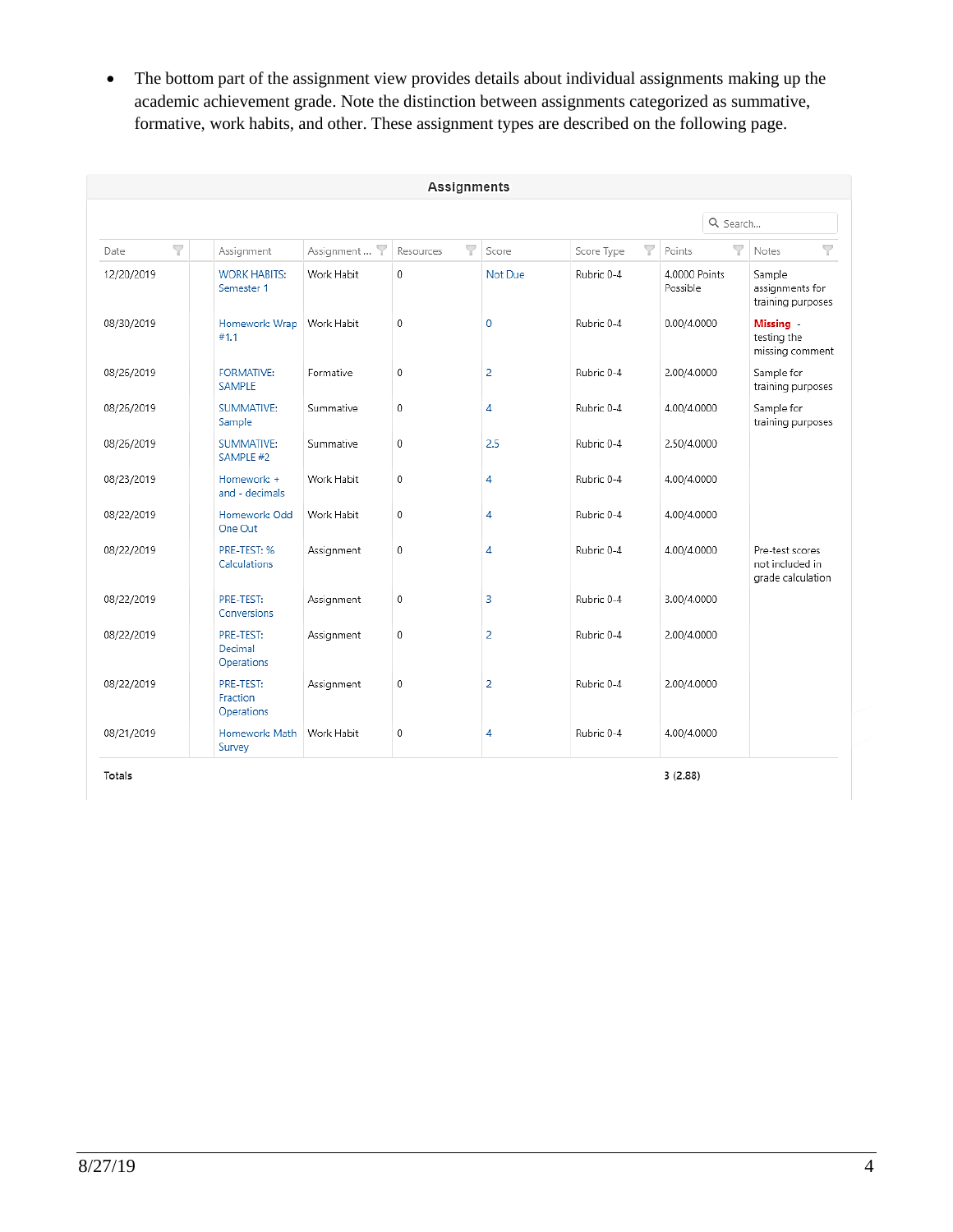• **Academic achievement grades** are calculated using a weighted average of individual assignment grades, which are categorized using the following assignment types:

| Weight | <b>Assignment</b><br><b>Type</b><br>in Synergy | <b>Description</b>                                                                                                                                                                                                                                                                                                                                                                                                                                                                                                                                                                                                                                                                                                                      |
|--------|------------------------------------------------|-----------------------------------------------------------------------------------------------------------------------------------------------------------------------------------------------------------------------------------------------------------------------------------------------------------------------------------------------------------------------------------------------------------------------------------------------------------------------------------------------------------------------------------------------------------------------------------------------------------------------------------------------------------------------------------------------------------------------------------------|
| 70%    | Summative<br>Assessment                        | Summative assessments measure what students know and are able to do at a<br>particular point in time.<br>Includes end-of-unit tests, projects, and performance assessments<br>Independent summary of learning<br>Retakes are generally not permitted.                                                                                                                                                                                                                                                                                                                                                                                                                                                                                   |
| 29%    | Formative<br>Assessment                        | Formative assessments are part of the instructional process and provide<br>information needed to adjust teaching and learning.<br>Includes any assignments or quizzes that are graded for accuracy or skill<br>May include performance assessments completed outside of class if the purpose<br>$\bullet$<br>is to assess learning rather than for practice (i.e. extended writing assignments,<br>science lab reports)<br>Independent summary of learning<br>Retakes are generally permitted prior to the related summative with additional<br>guidelines communicated in advance by teachers (i.e. additional practice,<br>corrections, or other demonstration of learning may be required depending on the<br>skill being assessed). |
| 1%     | <b>Work Habits</b>                             | See next page for discussion of the importance and treatment of work habits.<br>1% weighting is necessary for the system to average scores for this assignment<br>type.                                                                                                                                                                                                                                                                                                                                                                                                                                                                                                                                                                 |
| 0%     | Assignments                                    | Other non-graded assignments may be recorded in this category. Examples are<br>$\bullet$<br>pre-tests and any other assignments not included in the academic achievement<br>grade but that provide information that teachers feel is important to communicate<br>to parents and students.                                                                                                                                                                                                                                                                                                                                                                                                                                               |

• Individual assignment grades and class average grades reported in VUE and end-of-semester report cards convert proficiency levels recorded by teachers to letter grades for **high school courses only**. This conversion is based on the following chart used by all standards-based middle schools in Poudre School District.

| <b>High School Course Conversion Chart</b> |                     |  |  |
|--------------------------------------------|---------------------|--|--|
| <b>Average Proficiency Level</b>           | <b>Letter Grade</b> |  |  |
| 3.00-4.00                                  |                     |  |  |
| 2.5-2.99                                   |                     |  |  |
| $2.0 - 2.49$                               | $\mathsf{\Gamma}$   |  |  |
| 1.5-1.99                                   |                     |  |  |
| $0-1.49$                                   | F                   |  |  |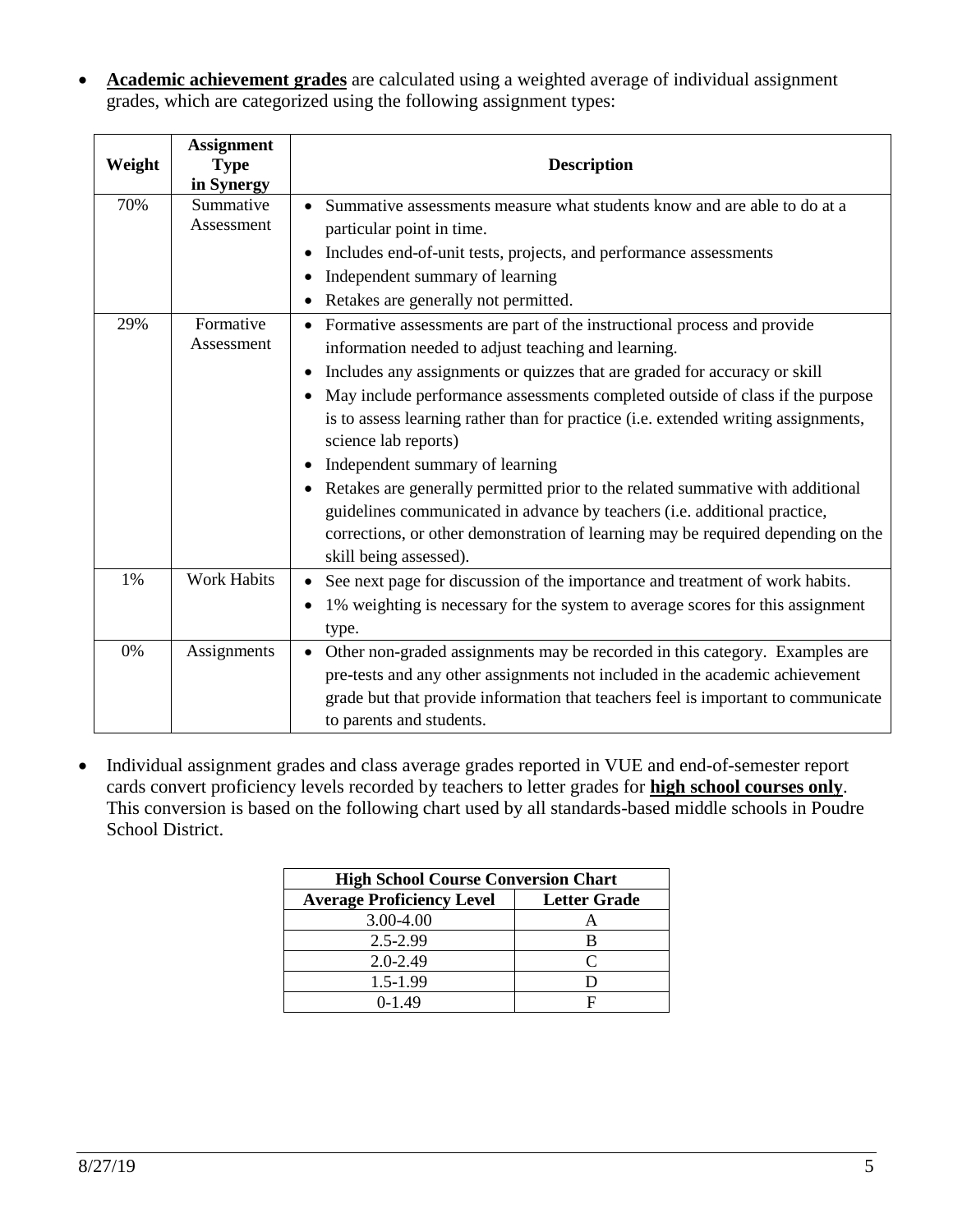## **Work Habits**

• **Work habits**, including students' ability to come to class prepared, demonstrate positive classroom behavior, participate in class, and be productive both in class and on homework, are important life skills. While these work habits are only minimally reflected in the **academic achievement grade,**  they are taught, reinforced, evaluated, and reported by teachers. All standards-based middle schools evaluate and report work habits using the following rubric:

| <b>Indicators</b>                                                       | <b>Consistently exceeds</b><br>expectations                                                                                                        | 3<br>Frequently<br>meets expectations                                                                                                       | 2<br>Sometimes meets<br>expectations                                                                                                                  | <b>Never/Rarely meets</b><br>expectations                                                                                                                          |
|-------------------------------------------------------------------------|----------------------------------------------------------------------------------------------------------------------------------------------------|---------------------------------------------------------------------------------------------------------------------------------------------|-------------------------------------------------------------------------------------------------------------------------------------------------------|--------------------------------------------------------------------------------------------------------------------------------------------------------------------|
| I am Prepared                                                           | I am consistently<br>prepared. I am early or<br>on time to class. I<br>consistently bring<br>needed materials to<br>class and am ready to<br>work. | I am frequently<br>prepared. I am early or<br>on time to class. I<br>frequently bring needed<br>materials to class and<br>am ready to work. | I am sometimes<br>prepared. I am<br>sometimes tardy to<br>class. I sometimes bring<br>needed materials to<br>class and am sometimes<br>ready to work. | I am never or rarely<br>prepared. I am late to<br>class often. I never or<br>rarely bring needed<br>materials to class and<br>am never or rarely<br>ready to work. |
| I Demonstrate<br><b>Positive</b><br><b>Classroom</b><br><b>Behavior</b> | I consistently stay<br>focused on the task and<br>what needs to be done.<br>I am self-directed. I<br>consistently have a<br>positive attitude.     | I frequently stay<br>focused on the task and<br>what needs to be done.<br>I am self-directed. I<br>frequently have a<br>positive attitude.  | I sometimes stay<br>focused on the task and<br>what needs to be done.<br>I am sometimes self-<br>directed and sometimes<br>have a positive attitude.  | I never or rarely focus<br>on the task and what<br>needs to be done. I<br>rarely have a positive<br>attitude.                                                      |
| I Participate                                                           | I consistently<br>participate. I share<br>information or ideas<br>when participating in<br>discussions or groups.<br>I am a definite leader.       | I frequently participate.<br>I share information or<br>ideas when participating<br>in discussions or<br>groups. I am often a<br>leader.     | I sometimes participate.<br>I share information or<br>ideas inconsistently<br>when participating in<br>discussions or groups.                         | I never or rarely<br>participate. I never or<br>rarely share ideas.<br>In groups, I rely on the<br>work of others.                                                 |
| <b>I am Productive</b>                                                  | I am consistently<br>productive. I am<br>punctual or early<br>turning in assignments.<br>I exceed stated<br>assignment<br>requirements.            | I am frequently<br>productive. I am<br>punctual in turning in<br>assignments. I meet the<br>stated assignment<br>requirements.              | I am sometimes<br>productive. I am<br>sometimes punctual in<br>turning in assignments.<br>I sometimes meet<br>stated assignment<br>requirements.      | I am never or rarely<br>productive. I am not<br>punctual in turning in<br>assignments. I never or<br>rarely meet the stated<br>assignment<br>requirements.         |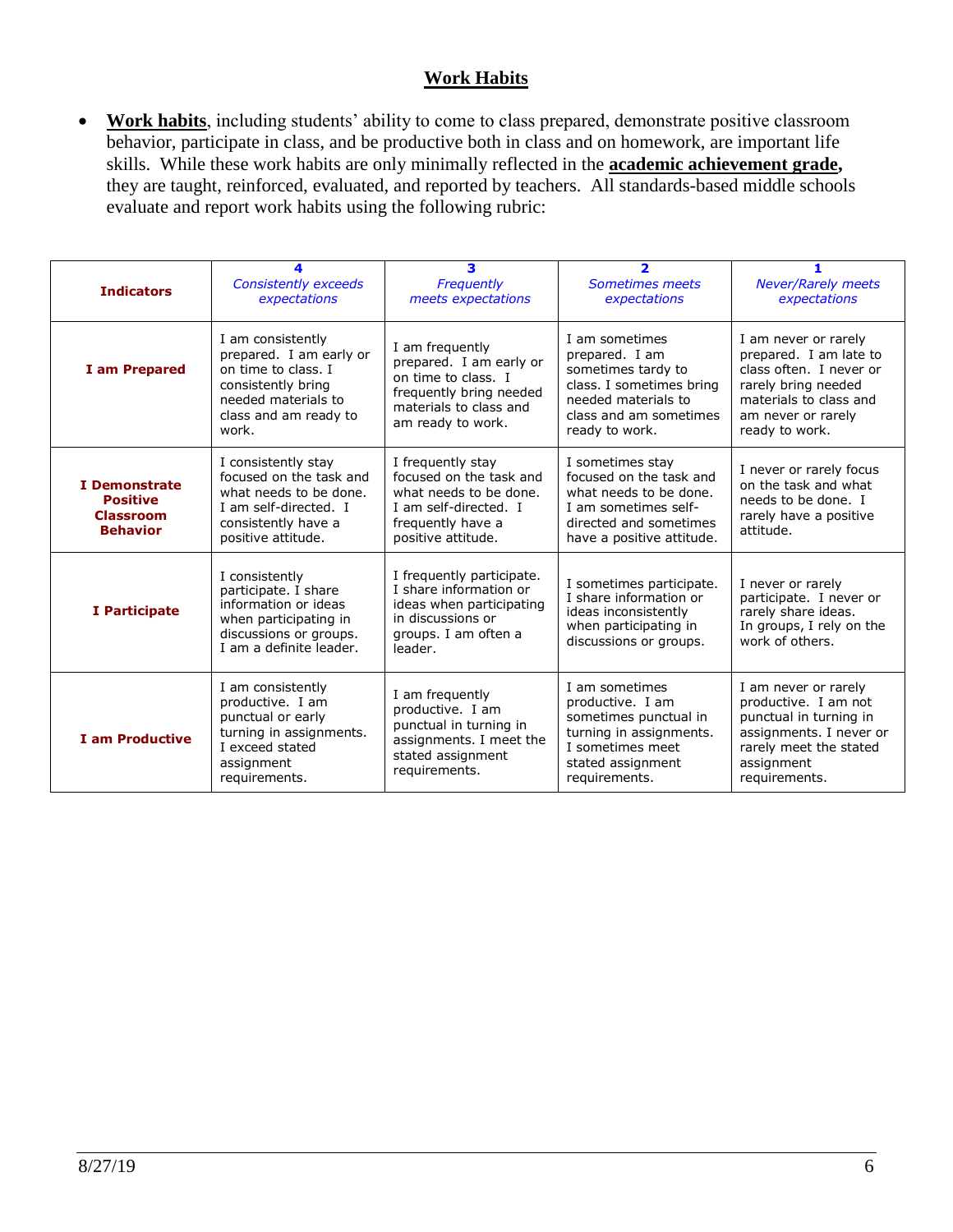- In VUE, work habits are summarized in the Standards View. This view is found by clicking on the Standards View link on the Assignment View.
- Additional details about specific assignments related to work habits can be seen from the Assignment View or by clicking on each individual work habit from the Standards View.



- A few additional items to note about being productive as it relates to homework:
	- Scores recorded for homework are usually not a reflection of accuracy or skill. Rather, they are generally an indication of completion and timeliness.
	- Students often self-correct homework assignments with constructive feedback provided by the teacher.
	- Some performance assessments completed outside of class may be considered formative assessments if the purpose is to assess learning rather than for practice (i.e. extended writing assignments, science lab reports).
	- Homework assignments are designed to practice new skills and may not be an independent summary of learning (depending on help provided by teacher, parent, or other students).
	- If students miss turning in homework assignments or have a pattern of turning in poorly completed work, appropriate educational interventions will be applied by Kinard's staff. The best way for parents and students to check on missing homework assignments is to use the filtering options on the calendar (described on page 1) or by looking at the detail for individual assignments (described on page 4).